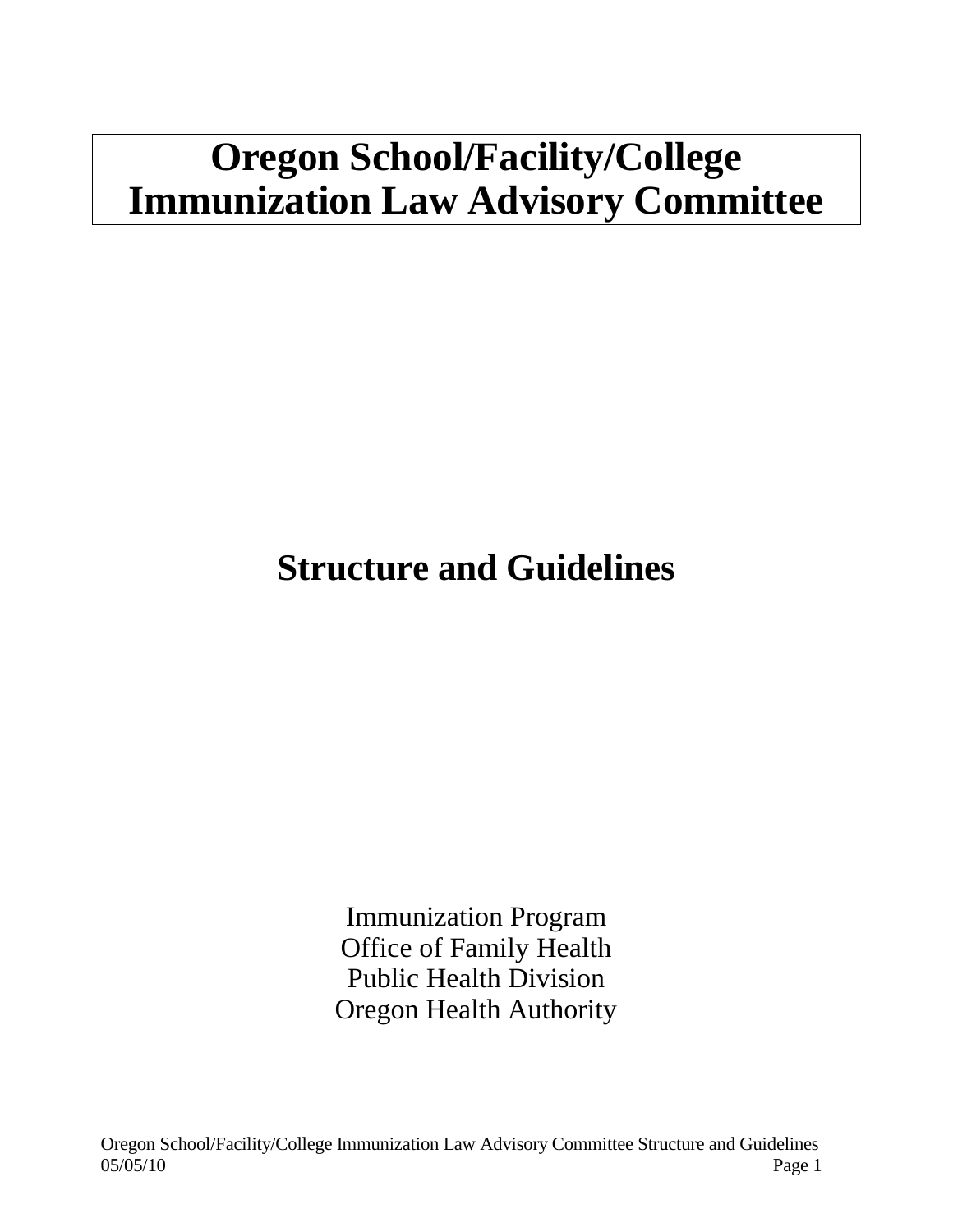#### **PURPOSE**

The Immunization School/Facility Law Advisory Committee's primary purpose shall be to advise the Oregon Immunization Program on implementation of the Oregon Revised Statutes requiring immunizations to protect Oregon's children and students attending our schools, children's facilities and colleges/universities against vaccinepreventable diseases.

#### **MEMBERSHIP**

#### *Oregon Revised Statute 433.245 Advisory committee; membership.*

*(1) The Director of the Oregon Health Authority shall appoint a committee to advise the Oregon Health Authority on the administration of the provisions of ORS 433.235 to 433.284, including the adoption of rules pursuant to ORS 433.269 (2), 433.273, 433.282 and 433.283.*

*(2) Members of the committee appointed pursuant to subsection (1) of this section shall include, but need not be limited to, representatives of the Oregon Health Authority, the Department of Education, public, private and parochial schools, children's facilities, institutions of post-secondary education, education service districts, local health departments, the boards of county commissioners or county courts and the public. [1981 c.78 §8; 1991 c.255 §2; 2009 c.595 §648]*

#### **Voting Members:**

Immunization Program staff, in consultation with public and private partners, will identify potential voting members of the Committee. Potential members will be contacted regarding their interest and availability in participating on the Committee. The general term of membership is ongoing. Members will serve at the discretion of the Immunization Program Management Team.

#### **Non-voting Members:**

All non-voting members of the Committee will be identified by the Immunization Program Management Team and will serve at its discretion.

**Chair of the Committee:** The Committee will be chaired by the Immunization Program Manager, or his/her designee.

**Public Attendance:** Committee meetings are open to the public.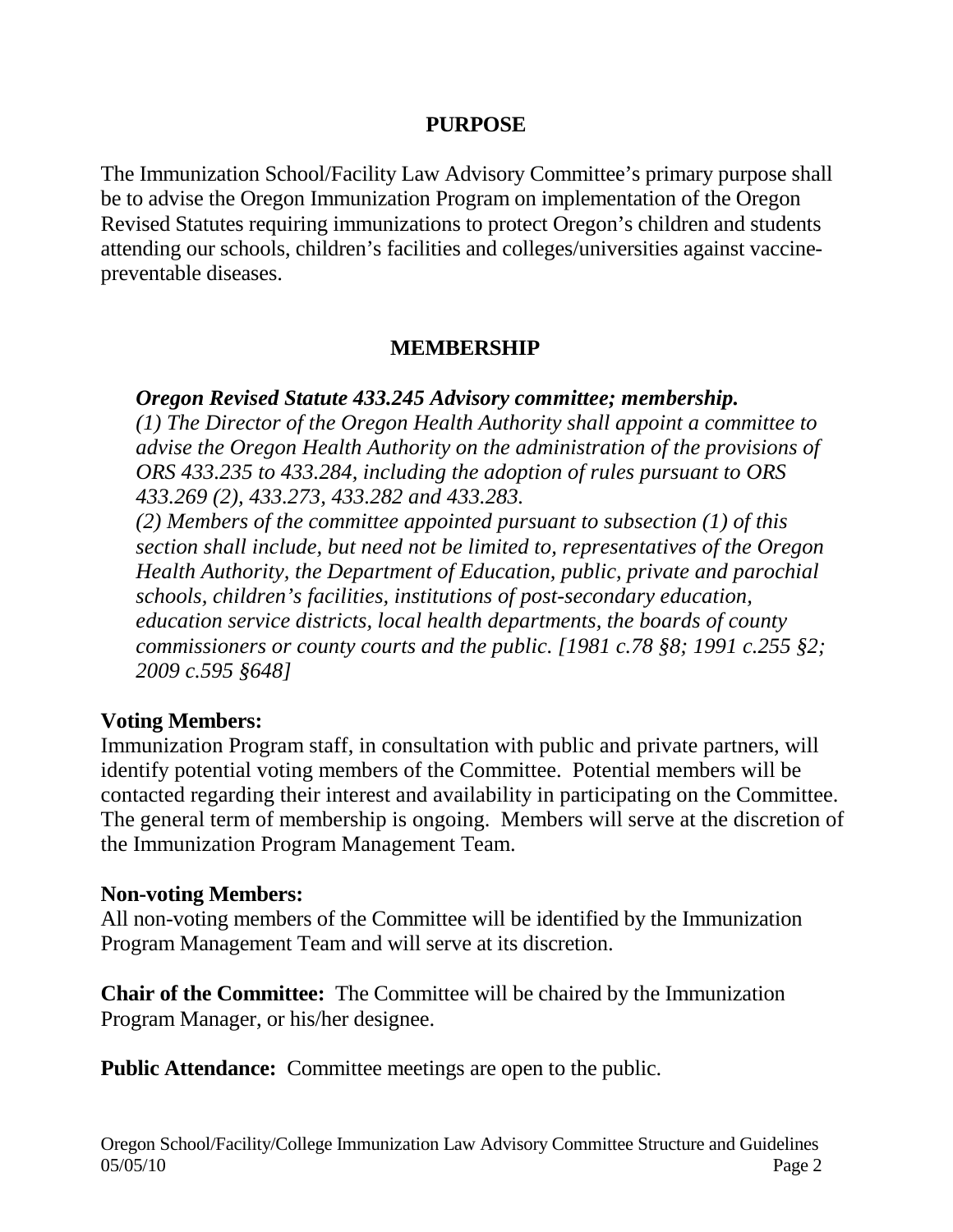#### **MEMBER RESPONSIBILITIES**

## **Meeting Participation:**

As effective decision-making is facilitated by input from diverse community partners, consistent attendance by Committee members is important to facilitate a sound, collaborative decision-making process. At a minimum, one meeting or electronic communication will be held annually to ensure contact with each Committee member during the year. Additional meetings will be scheduled on an as-needed basis. Notice of such meetings, describing the date, time, place, and purpose of the meeting, shall be delivered to each member by e-mail or telephone not less than two weeks prior to the meeting, and further in advance if possible.

Any meeting of the Advisory Committee may be held by telephone,

telecommunications or electronic means, as long as all members can hear or read each other's communications during the meeting or all communications during the meeting are immediately transmitted to each participating member, and each participating member is able to immediately send messages to all other participating members.

#### **Vote:**

- Votes may be taken when a simple majority of the voting members will cast a vote on a recommendation.
- Voting members may vote on recommendations in person, by proxy, or by submitting a vote to the Chair prior to the meeting at which the vote will be taken
- Such recommendations become a Committee recommendation when more than one half of the votes are cast in favor of the recommendation.

## **Represent:**

Members of the Committee will represent their respective organizations and can continue to serve on the Committee as long as they belong to their organization. Each member is responsible for providing feedback to their organization regarding any discussion or decisions under consideration.

## **Declare Conflicts of Interest:**

The Committee may include members who may have potential or perceived conflicts of interest. Therefore, each member with potential or perceived conflict of interest may participate in Committee discussions and votes once the member has publicly disclosed all conflicts. Conflicts shall be declared prior to the first vote of each meeting. Conflicts may be disclosed verbally or in writing and will be documented in all future meeting minutes. Examples of conflicts include, but are not limited to,